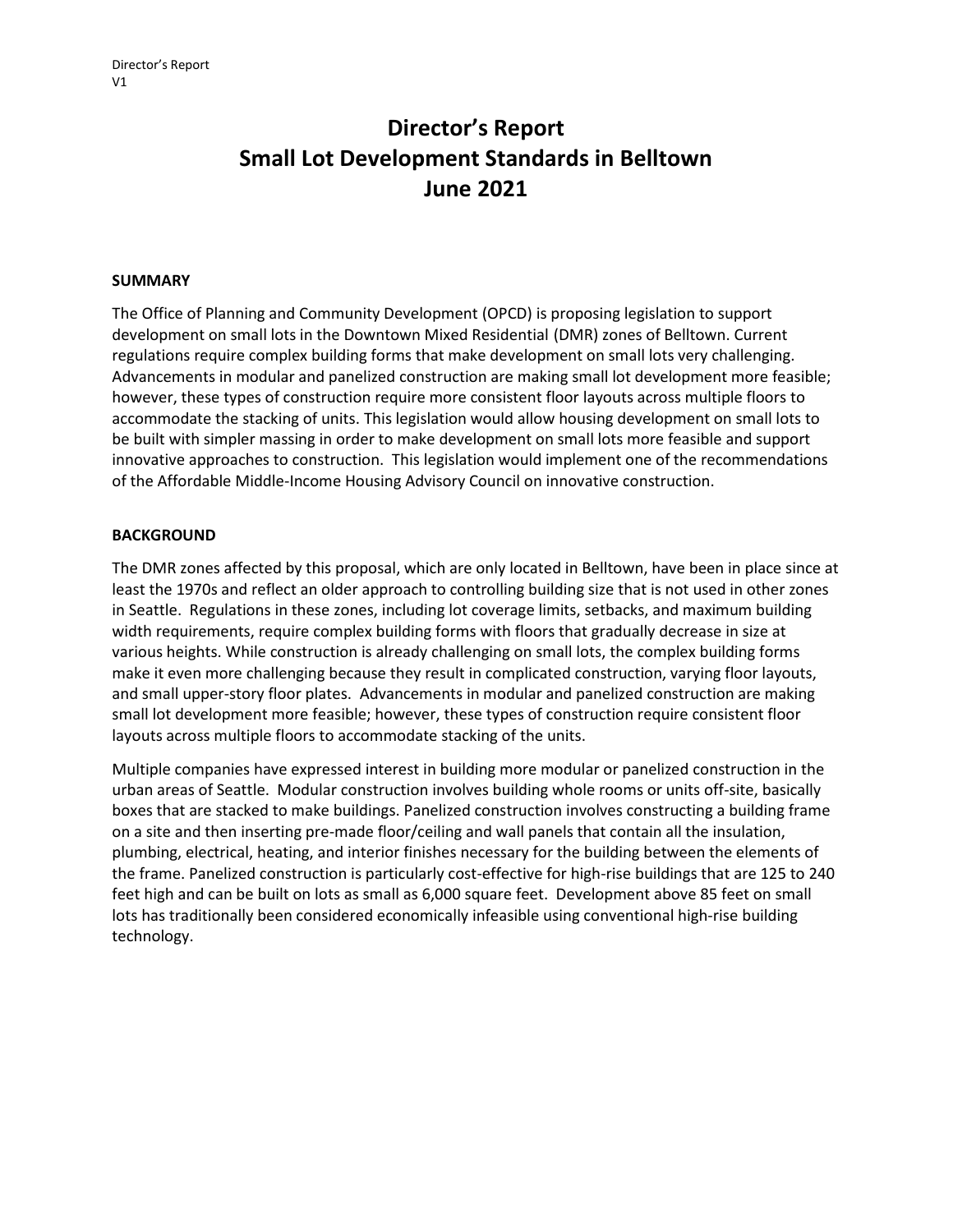Director's Report V1

Below are recent examples of modular and panelized construction. The Emmons on 3rd (left) was constructed using modular construction. 47 & 7 (right) was constructed using panelized construction.





#### **PUBLIC ENGAGEMENT**

OPCD conducted outreach to the Belltown Community Council, Belltown Business Association, Denny Triangle Neighborhood Association, and Downtown Seattle Association in June through September 2019 on an initial proposal to address this issue. Additionally, OPCD met with a group of property owners in January of 2020. Overall, comments were generally supportive of providing flexibility to support modular and panelized construction. A small number of people expressed concern about the large massing and scale of buildings allowed under the existing code that the original proposal would have increased slightly. Additionally, there were concerns that the small increase in massing did not justify a proposed requirement for additional rent- and income-restricted housing units and that this requirement would prevent most developments from being able to use the alternative standards. Based on that feedback, OPCD modified the initial proposal. While the original proposal allowed for an increase in floor area and required affordable housing units, the updated proposal does not allow for an increase in floor area and will not require additional affordable housing units. Instead, the updated proposal allows a similar amount of floor area in new buildings but allows flexibility in the shape of those buildings.

#### **PROPOSAL**

The proposed legislation will allow housing development on small lots to meet alternative developments standards if they meet certain minimum requirements. Housing development could continue to meet the existing standards but may voluntarily opt to use the alternative standards. The purpose of the alternative development standards is to allow a simpler building shape. Below is a summary of the minimum requirements and alternative standards.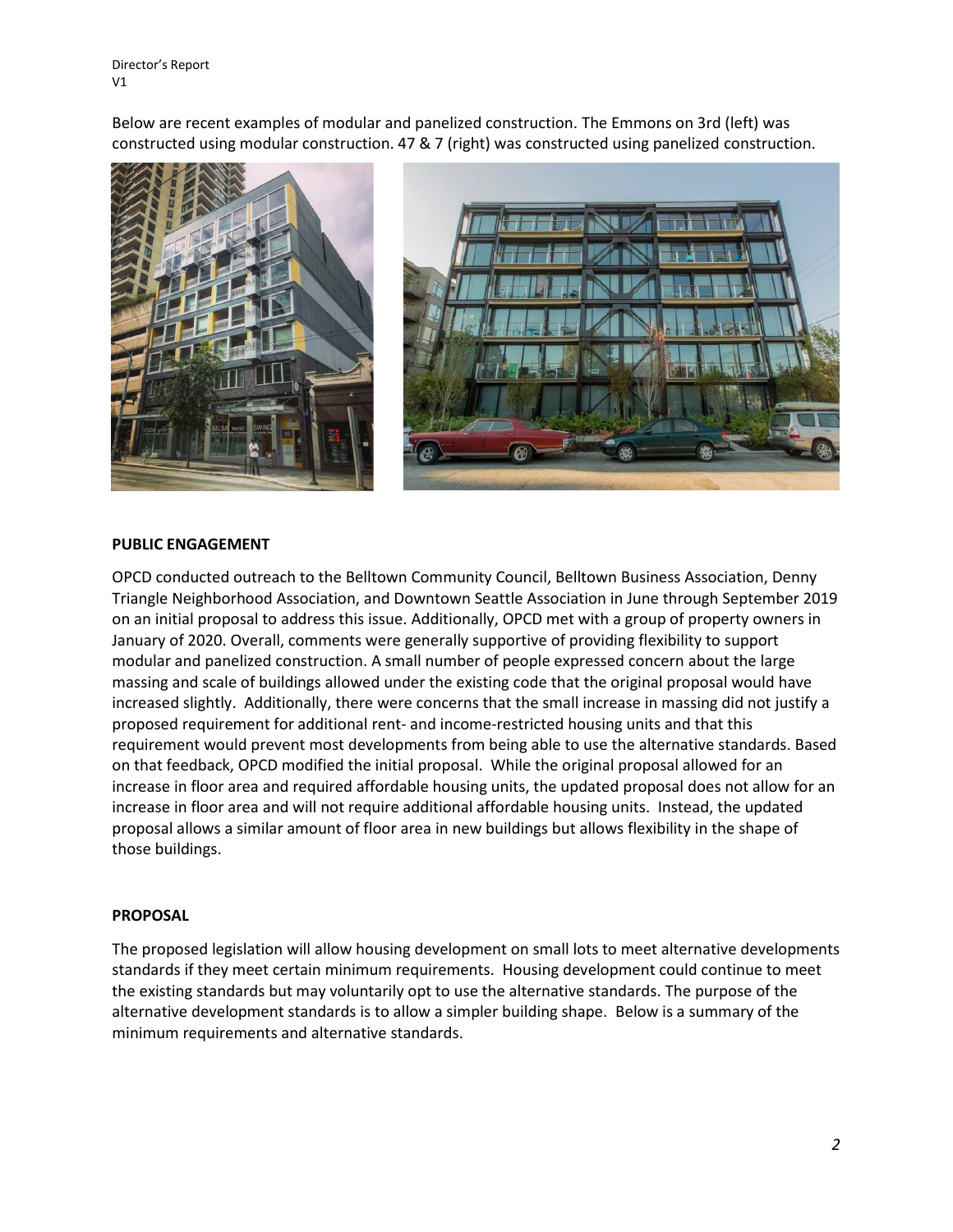## Minimum Requirements

Projects meeting the following minimum requirements would be allowed to meet a different set of development standards:

- The site is located in a DMR/C 145/75, DMR/R 145/65, DMR/C 280/125, or DMR/R 280/65 zone.
- The site is less than 14,500 square feet in size.
- At least 75% of gross floor area in the proposed building is in residential use.

Below is a map of the affected zones.



# Alternative Standards

Projects meeting the minimum standards would be allowed to use the following alternative standards in order to provide more appropriate massing for smaller lots. The overall goal of the alternative standard is to allow buildings that have a similar amount of floor area as is allowed under current regulations, but a more simplified shape.

## *Coverage Limits*

Currently, on lots less than 19,000 square feet in DMR zones, the first 65 feet in height have no coverage limit, floors between 65 feet and 85 feet have a maximum coverage limit of 75% of the lot, and floors above 85 feet have a coverage limit of 65% of the lot. We are proposing to allow the following alternative: